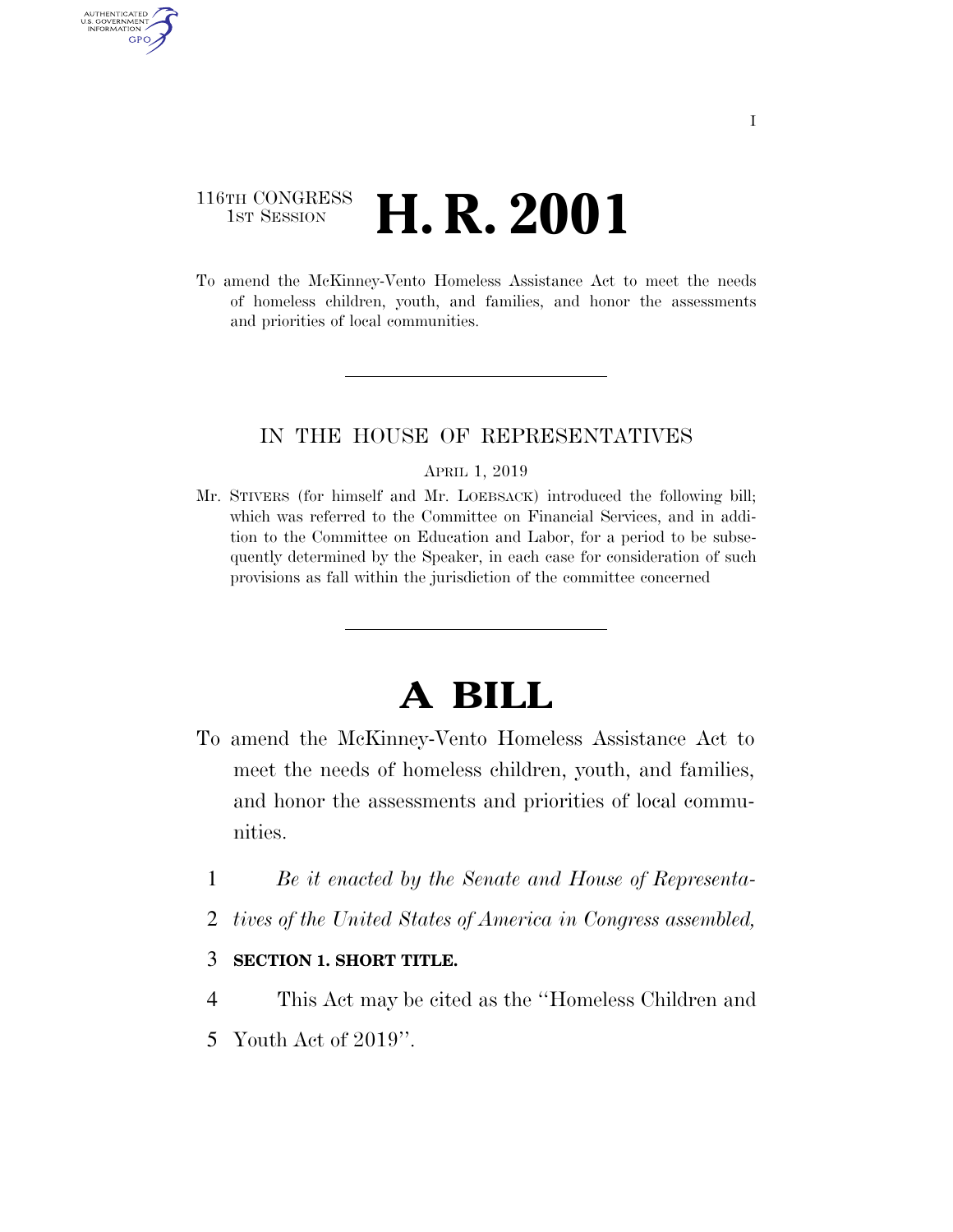| 1              | SEC. 2. AMENDMENTS TO THE MCKINNEY-VENTO HOME-              |
|----------------|-------------------------------------------------------------|
| $\overline{2}$ | LESS ASSISTANCE ACT.                                        |
| 3              | (a) IN GENERAL.—The McKinney-Vento Homeless                 |
| $\overline{4}$ | Assistance Act is amended—                                  |
| 5              | $(1)$ in section 103 (42 U.S.C. 11302)—                     |
| 6              | $(A)$ in subsection $(a)$ —                                 |
| 7              | (i) in paragraph $(5)(A)$ —                                 |
| 8              | $(I)$ by striking "are sharing" and                         |
| 9              | all that follows through "charitable"                       |
| 10             | organizations,";                                            |
| 11             | (II) by striking "14 days" each                             |
| 12             | place such term appears and inserting                       |
| 13             | " $30 \text{ days}$ ";                                      |
| 14             | (III) in clause (i), by inserting                           |
| 15             | "or" after the semicolon;                                   |
| 16             | $(IV)$ by striking clause (ii); and                         |
| 17             | (V) by redesignating clause (iii)                           |
| 18             | as clause (ii); and                                         |
| 19             | (ii) by amending paragraph $(6)$ to                         |
| 20             | read as follows:                                            |
| 21             | $\cdot\cdot$ (6) a child or youth defined as homeless under |
| 22             | any other Federal program who, without further ac-          |
| 23             | tion by the Department of Housing and Urban De-             |
| 24             | velopment, has been verified as homeless under any          |
| 25             | other Federal program by the director, designee of          |
| 26             | the director, or other person responsible for the im-       |
|                | •HR 2001 IH                                                 |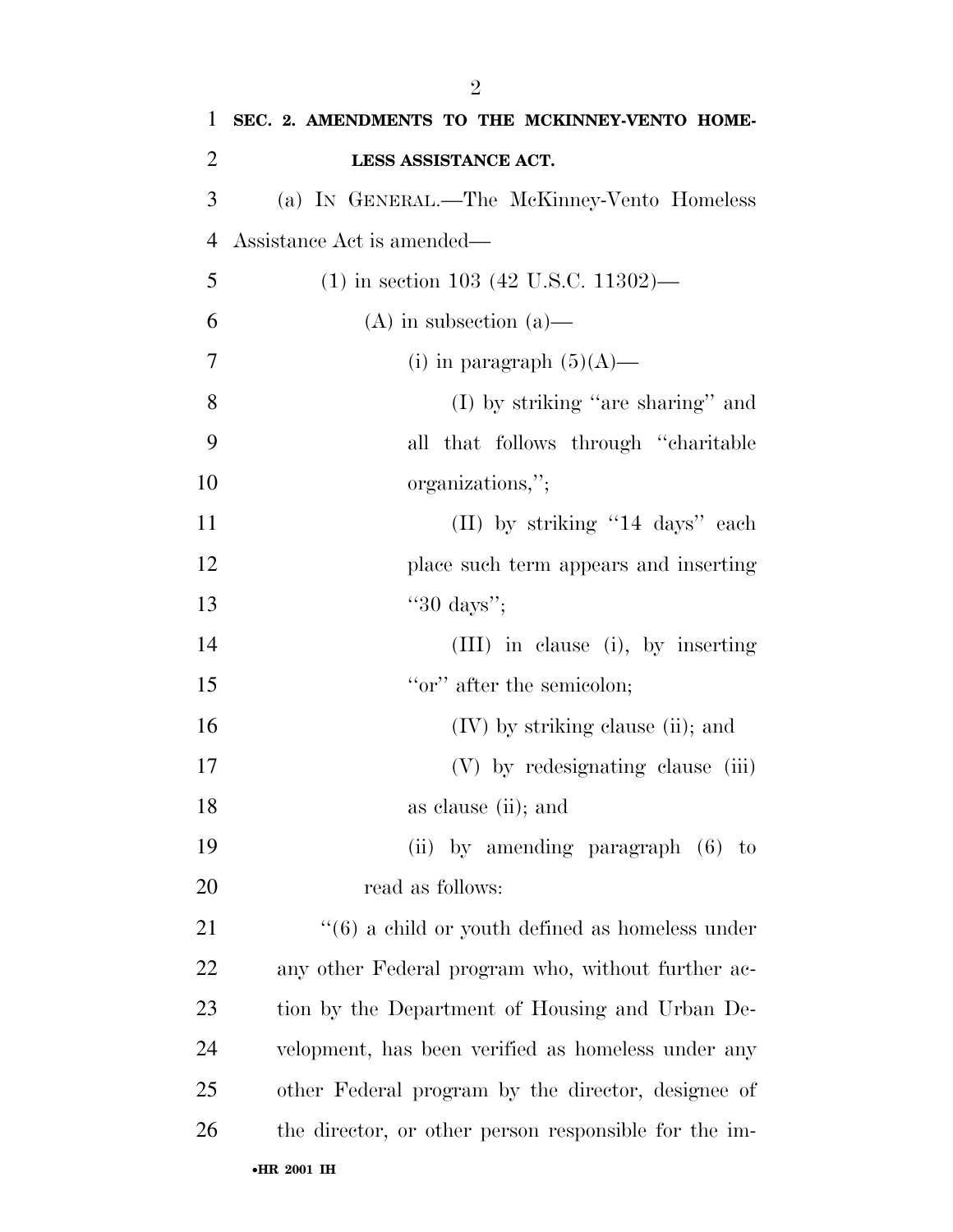| $\mathbf{1}$   | plementation of a program established under this              |
|----------------|---------------------------------------------------------------|
| 2              | Act or any other Federal statute."; and                       |
| 3              | (B) by adding at the end the following:                       |
| $\overline{4}$ | "(f) OTHER DEFINITIONS.—In this section—                      |
| 5              | $\lq(1)$ the term 'child or youth defined as home-            |
| 6              | less under any other Federal program' has the                 |
| 7              | meaning given the term in section 401; and                    |
| 8              | $\lq(2)$ the term 'other Federal statute' has the             |
| 9              | meaning given the term in section 401.                        |
| 10             | "(g) RULE OF CONSTRUCTION.—If the Secretary of                |
| 11             | Housing and Urban Development promulgates rules,              |
| 12             | issues guidance, or sets forth conditions in any applica-     |
| 13             | tion, notice of funding availability, or other publication or |
| 14             | advisory regarding the provisions of this Act, the Sec-       |
| 15             | retary shall ensure that—                                     |
| 16             | $\lq(1)$ any individual defined as 'homeless' under           |
| 17             | section 103 is eligible for any program or program            |
| 18             | component under this Act; and                                 |
| 19             | $\lq(2)$ all individuals defined as 'homeless' under          |
| 20             | subsection (a) proposed to be served by an applicant,         |
| 21             | and all proposed program components or housing or             |
| 22             | service models, are given the same priority, points,          |
| 23             | or weight.";                                                  |
| 24             | $(2)$ in section 401 (42 U.S.C. 11360)—                       |
| 25             | (A) in paragraph $(1)(C)$ —                                   |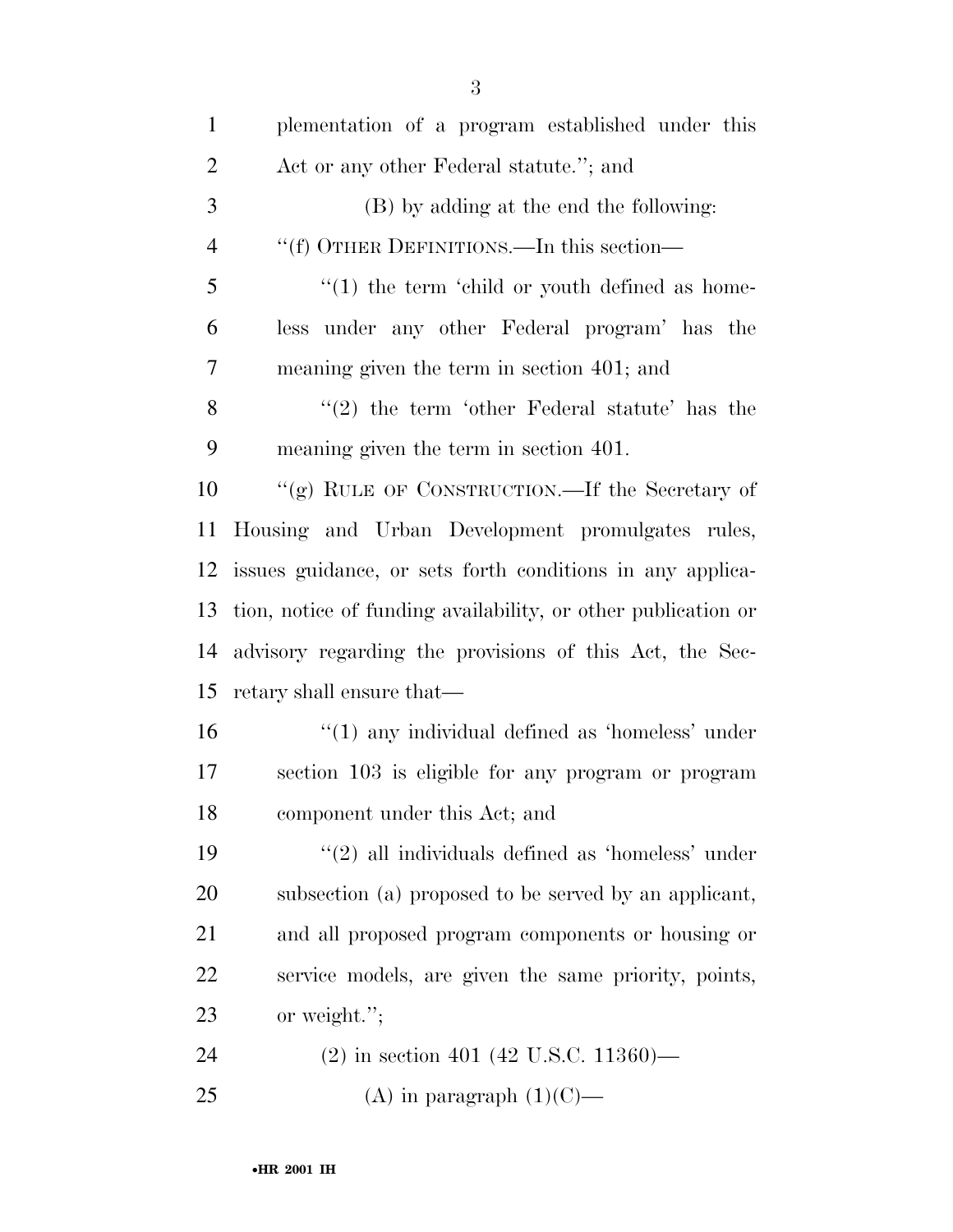- 1 (i) by striking clauses (ii) and (iv); 2 (ii) by redesignating clauses (iii), (v), 3 (vi), and (vii) as clauses (ii), (iii), (iv), and 4 (v), respectively; and 5 (iii) by striking the flush text fol-6 lowing clause (v), as so redesignated; 7 (B) in paragraph  $(2)(A)$ — 8 (i) in clause (i), by striking ''and 9 lives'' and all that follows through ''shel-10 ter'' and inserting "under any provision of 11 section 103"; 12 (ii) in clause (ii), by striking "and liv-13 ing or residing in a place not meant for 14 human habitation, a safe haven, or in an 15 emergency shelter continuously'' and in-16 serting ''under any provision of section 17 103''; and 18 (iii) in clause (iii)— 19 (I) by striking "(or a minor head 20 of household if no adult is present in 21 the household)" and inserting "or a 22 minor head of household (if no adult 23 is present in the household),"; 24 (II) by inserting before the pe-25 riod at the end the following: '', or
	- •**HR 2001 IH**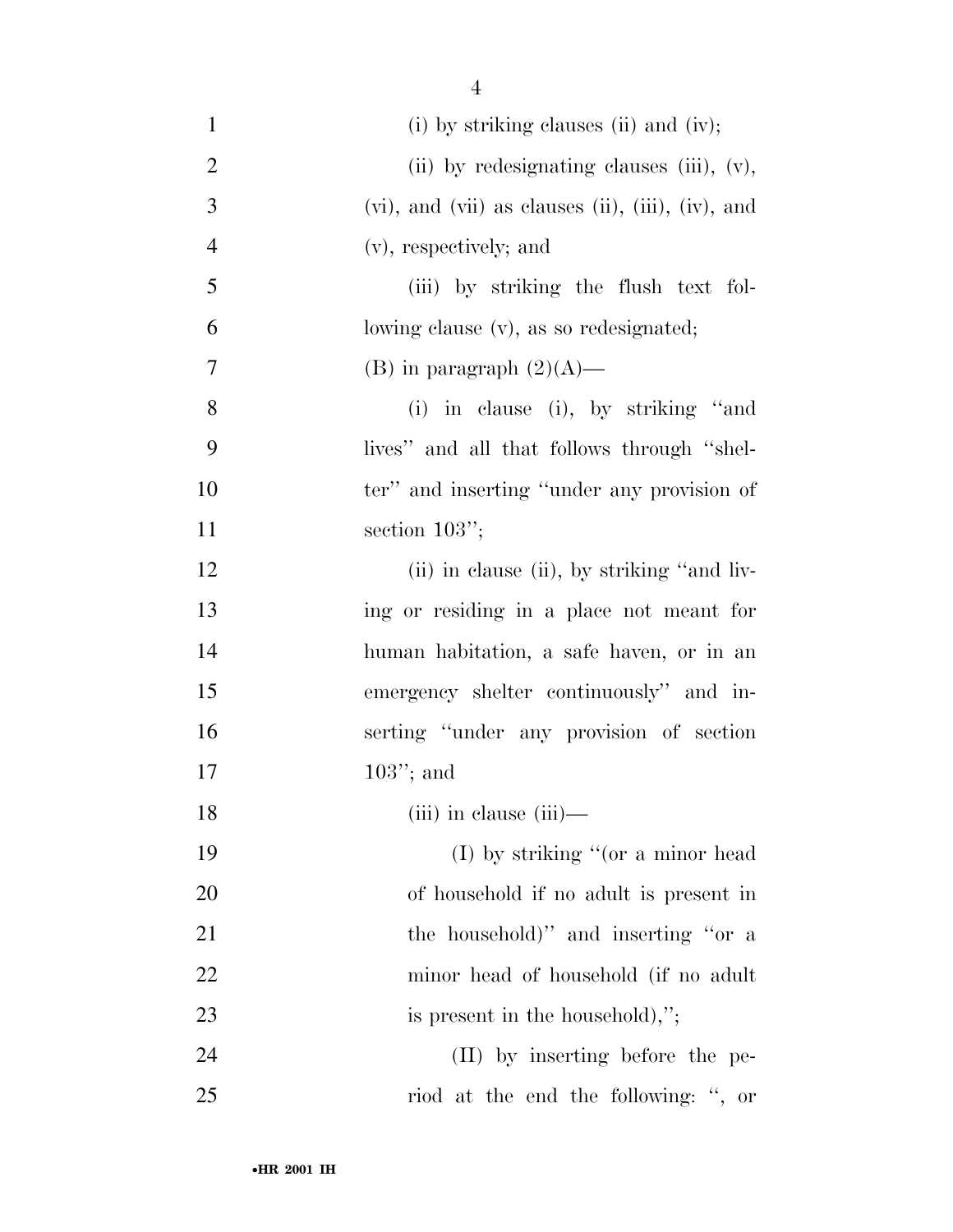| $\mathbf{1}$   | has child with a disability, as such                  |
|----------------|-------------------------------------------------------|
| $\overline{2}$ | term is defined in section 602 of the                 |
| 3              | Individuals with Disabilities<br>Edu-                 |
| $\overline{4}$ | cation Act $(20 \text{ U.S.C. } 1401)$ , or an in-    |
| 5              | fant or toddler with a disability, as                 |
| 6              | such term is as defined in section 632                |
| 7              | of such Act (20 U.S.C. 1432)";                        |
| 8              | $(C)$ by striking paragraph $(7)$ ;                   |
| 9              | by redesignating paragraphs<br>(D)<br>(2)             |
| 10             | through $(6)$ as paragraphs $(3)$ through $(7)$ , re- |
| 11             | spectively;                                           |
| 12             | $(E)$ by inserting after paragraph $(1)$ the          |
| 13             | following:                                            |
| 14             | $\lq(2)$ CHILD OR YOUTH DEFINED AS HOMELESS           |
| 15             | UNDER ANY OTHER FEDERAL PROGRAM.—The term             |
| 16             | 'child or youth defined as homeless under any other   |
| 17             | Federal program' means—                               |
| 18             | $\lq\lq$ (A) a homeless child or youth, as defined    |
| 19             | in section 725, including any parent or guard-        |
| 20             | ian with whom the child or youth is living; and       |
| 21             | "(B) a youth who-                                     |
| 22             | $f'(i)$ is not more than 24 years of age;             |
| 23             | "(ii) cannot live safely with a parent,               |
| 24             | legal guardian, or relative; and                      |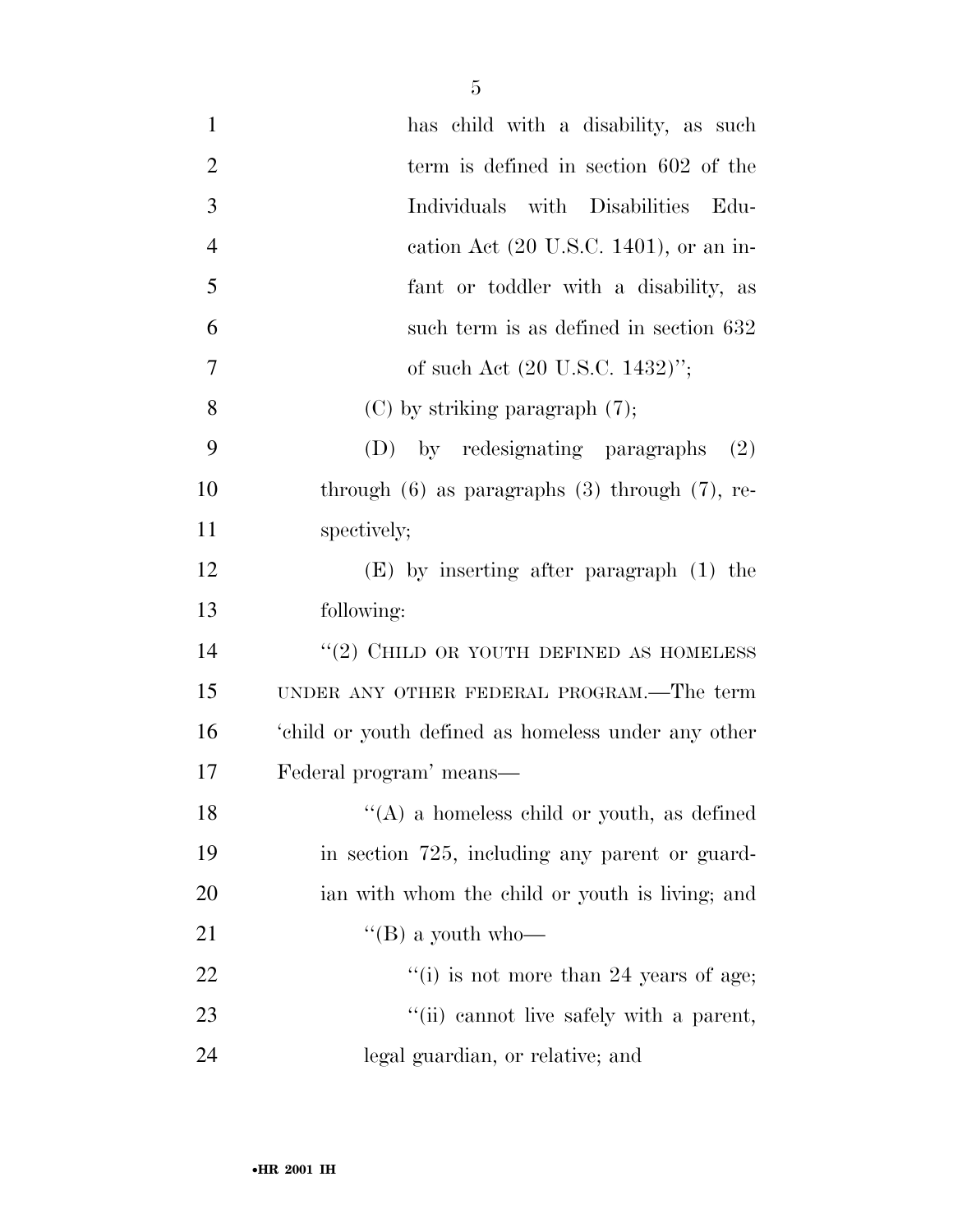| $\mathbf{1}$   | "(iii) has no other safe alternative liv-            |
|----------------|------------------------------------------------------|
| $\overline{2}$ | ing arrangement.";                                   |
| 3              | $(F)$ in paragraph $(9)(A)$ , by inserting "any      |
| $\overline{4}$ | provision of" before "section 103";                  |
| 5              | (G) by redesignating paragraphs (14)                 |
| 6              | through $(33)$ as paragraphs $(15)$ through $(34)$ , |
| 7              | respectively;                                        |
| 8              | $(H)$ by inserting after paragraph $(13)$ the        |
| 9              | following:                                           |
| 10             | $``(14)$ OTHER FEDERAL STATUTE.—The term             |
| 11             | 'other Federal statute' includes—                    |
| 12             | "(A) the Runaway and Homeless Youth                  |
| 13             | Act (42 U.S.C. 5701 et seq.);                        |
| 14             | "(B) the Head Start Act $(42 \text{ U.S.C. } 9831)$  |
| 15             | et seq.);                                            |
| 16             | "(C) the Child Care and Development                  |
| 17             | Block Grant of 1990 (42 U.S.C. 9858 et seq.);        |
| 18             | "(D) subtitle $N$ of the Violence Against            |
| 19             | Women Act of 1994 (42 U.S.C. 14043e et               |
| 20             | $seq.$ ;                                             |
| 21             | "(E) section $330(h)$ of the Public Health           |
| 22             | Service Act (42 U.S.C. 254b(h));                     |
| 23             | $\lq\lq(F)$ section 17 of the Child Nutrition Act    |
| 24             | of 1966 (42 U.S.C. 1786);                            |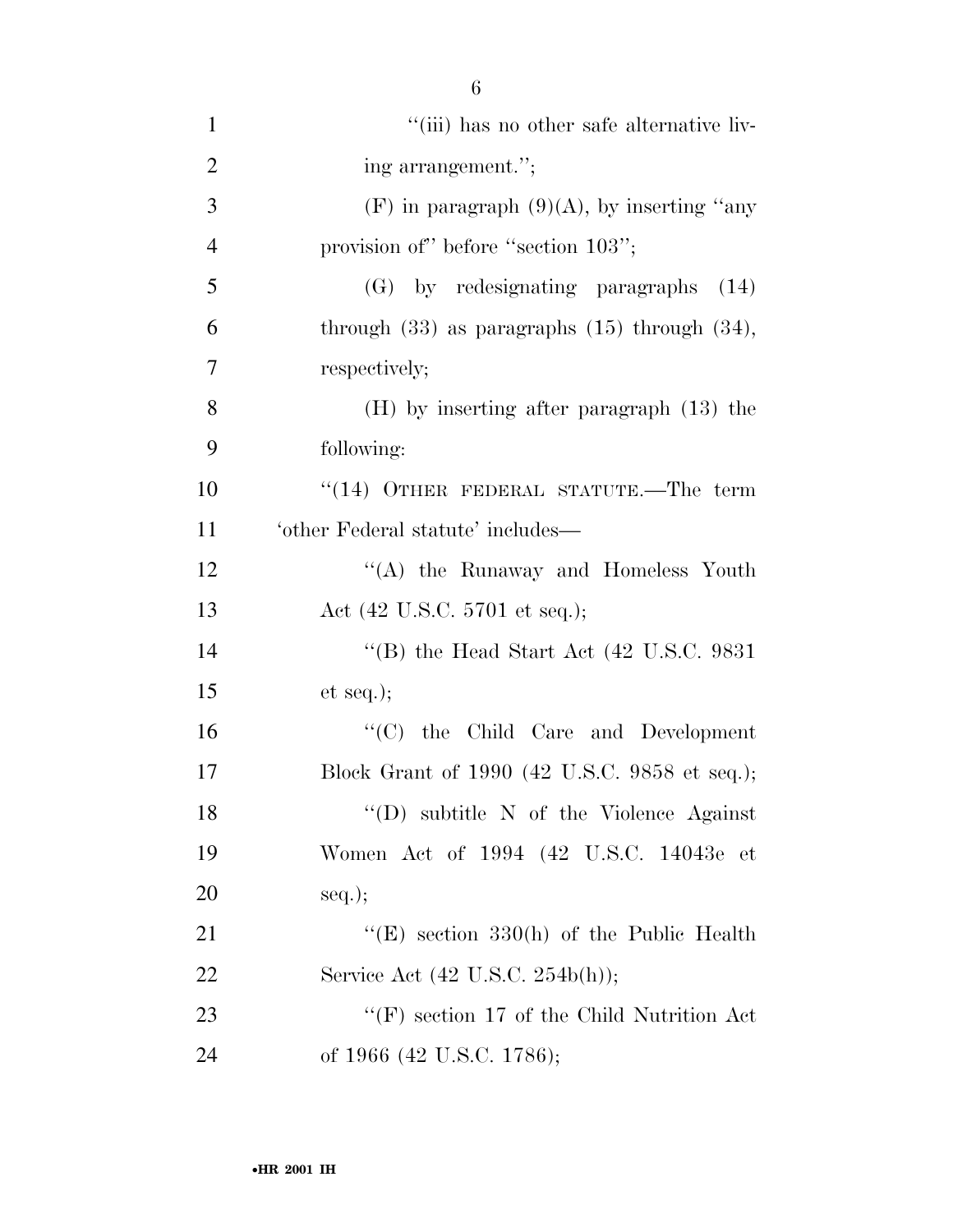| $\mathbf{1}$   | $\cdot$ (G) the Higher Education Act of 1965     |
|----------------|--------------------------------------------------|
| $\overline{2}$ | $(20 \text{ U.S.C. } 1001 \text{ et seq.});$ and |
| 3              | "(H) the United States Housing Act of            |
| $\overline{4}$ | 1937 (42 U.S.C. 1437 et seq.).";                 |
| 5              | $(I)$ in paragraph $(32)$ , as so redesignated,  |
| 6              | by inserting "children under 5 years of age,     |
| $\tau$         | youth and young adults between 14 and 24         |
| 8              | years of age," after "status, or age),";         |
| 9              | $(J)$ in paragraph $(33)$ , as so redesignated,  |
| 10             | by inserting "trafficking," after "victims of";  |
| 11             | and                                              |
| 12             | $(K)$ in paragraph $(34)$ , as so redesig-       |
| 13             | nated—                                           |
| 14             | (i) by inserting "victims of traf-               |
| 15             | ficking," after "assist";                        |
| 16             | (ii) by striking "stalking victims" and          |
| 17             | inserting "stalking"; and                        |
| 18             | (iii) by inserting "trafficking," after          |
| 19             | "concerning";                                    |
| 20             | (3) in section 402(f) (42 U.S.C. 11360a(f))—     |
| 21             | $(A)$ in paragraph $(1)(B)$ , by inserting       |
| 22             | "considering the prevalence and needs of home-   |
| 23             | less individuals, as defined under any provision |
| 24             | of section 103" after "involved"; and            |
| 25             | (B) in paragraph $(3)(D)$ —                      |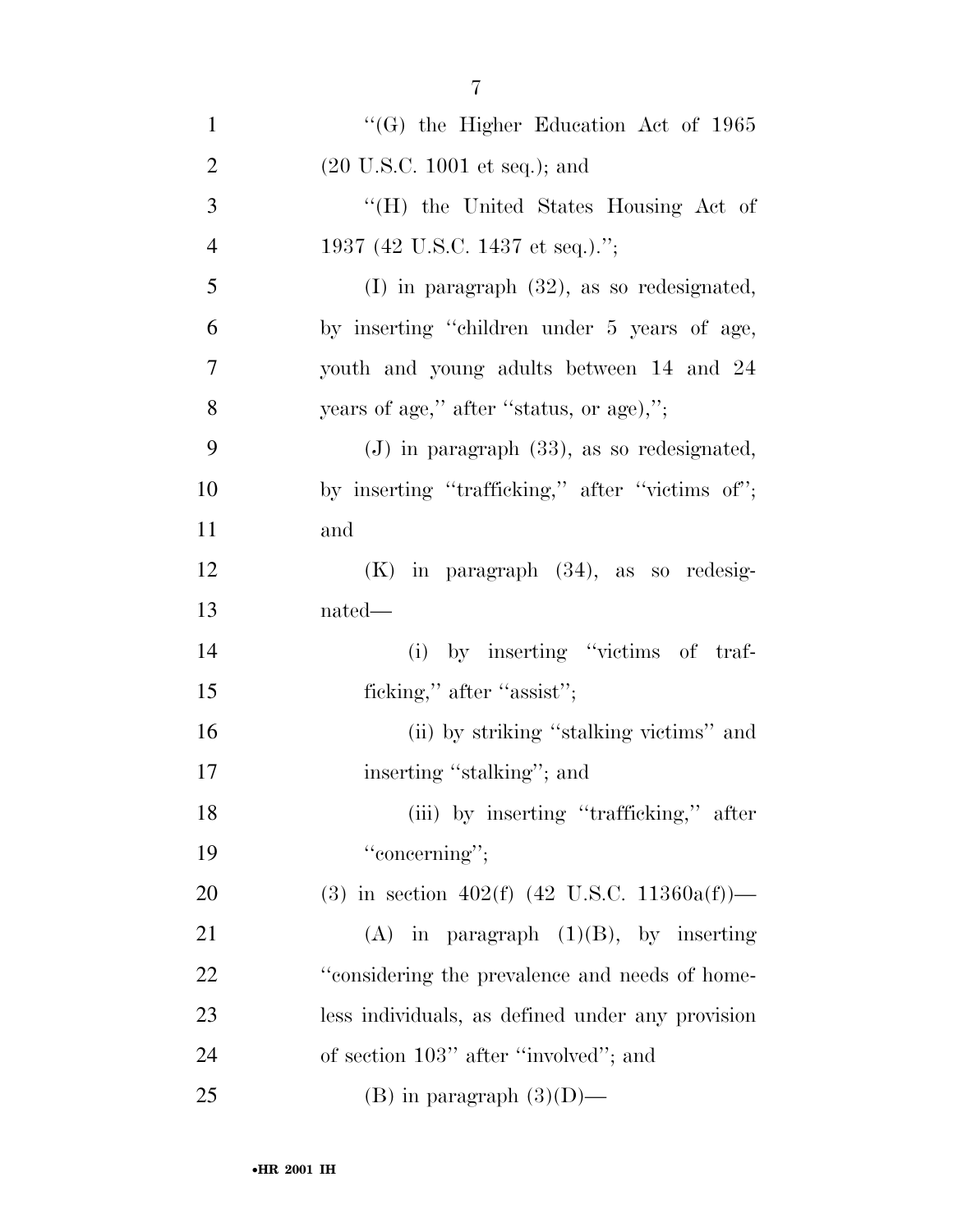| $\mathbf{1}$   | (i) in clause $(v)$ , by striking "and" at                    |
|----------------|---------------------------------------------------------------|
| $\overline{2}$ | the end;                                                      |
| 3              | (ii) by redesignating clause (vi) as                          |
| $\overline{4}$ | clause (vii); and                                             |
| 5              | (iii) by inserting after clause (v) the                       |
| 6              | following:                                                    |
| 7              | "(vi) the submission of HMIS data to                          |
| 8              | the Secretary on at least an annual basis;                    |
| 9              | and";                                                         |
| 10             | $(4)$ by inserting after section 408 (42 U.S.C.               |
| 11             | $11364$ ) the following:                                      |
| 12             | "SEC. 409. AVAILABILITY OF HMIS DATA.                         |
| 13             | "(a) IN GENERAL.—The community-wide homeless                  |
|                |                                                               |
| 14             | management information system (in this section referred       |
| 15             | to as 'HMIS') data provided to the Secretary under sec-       |
| 16             | tion $402(f)(3)(D)(vi)$ shall be made publically available on |
| 17             | the Internet website of the Department of Housing and         |
| 18             | Urban Development.                                            |
| 19             | "(b) REQUIRED DATA.—The data publically available             |
| 20             | under subsection (a) shall be updated on at least an an-      |
| 21             | nual basis and shall include—                                 |
| 22             | $\lq(1)$ a cumulative count of the number of home-            |
| 23             | less individuals and families, as defined under any           |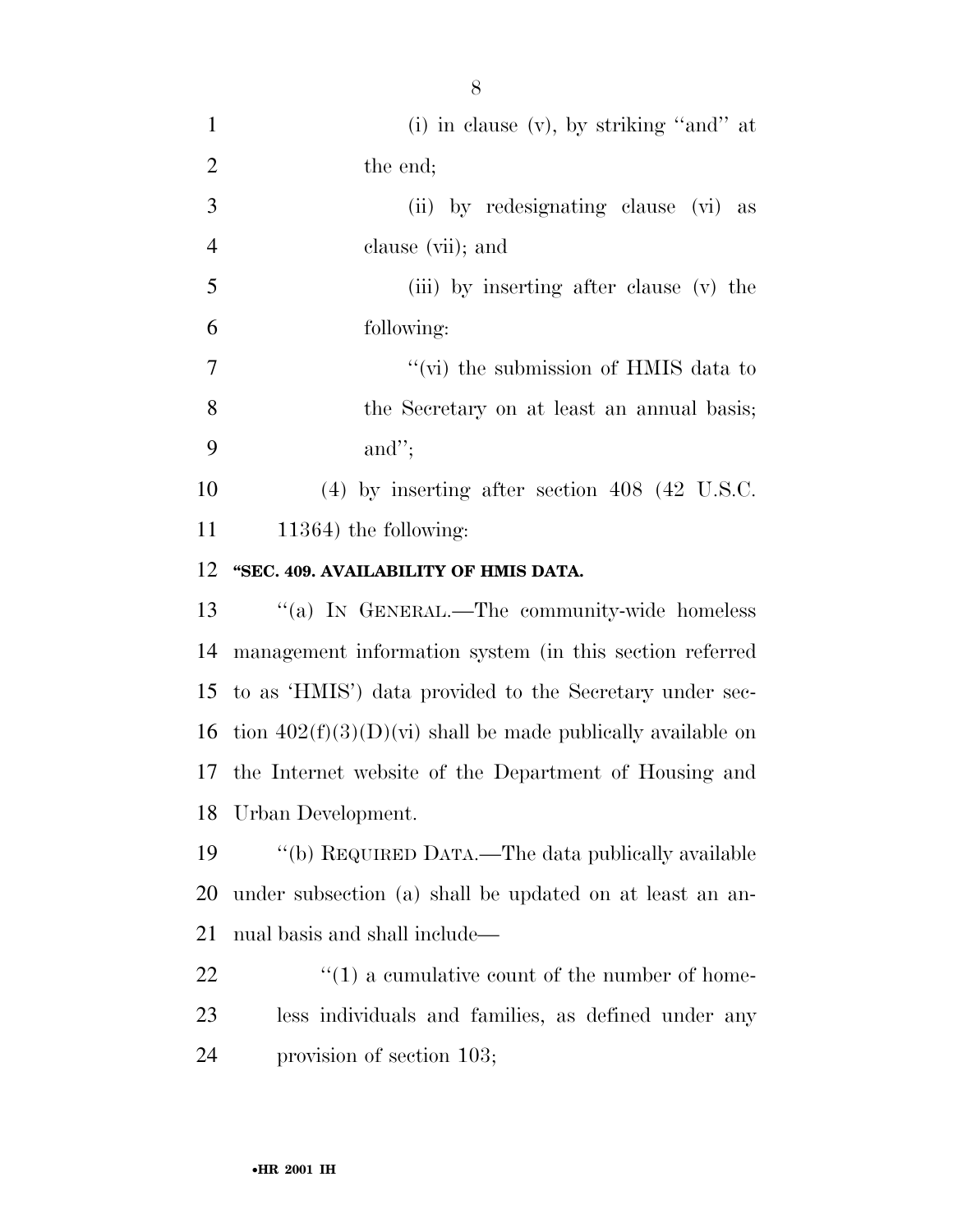| $\mathbf{1}$   | $\lq(2)$ a cumulative assessment of the patterns of             |
|----------------|-----------------------------------------------------------------|
| $\overline{2}$ | assistance provided under subtitles B and C for each            |
| 3              | geographic area involved;                                       |
| $\overline{4}$ | $\cdot\cdot\cdot(3)$ a count of the number of homeless individ- |
| 5              | uals and families, as defined under any provision of            |
| 6              | section 103, that are documented through the HMIS               |
| 7              | by each collaborative applicant; and                            |
| 8              | $\lq(4)$ a count of the number of homeless women,               |
| 9              | as defined under any provision of section 103 and               |
| 10             | both unaccompanied and accompanied, including a                 |
| 11             | breakout of the count by—                                       |
| 12             | $\lq\lq$ (A) age range;                                         |
| 13             | $\lq\lq$ (B) disability; and                                    |
| 14             | "(C) length of time experiencing homeless-                      |
| 15             | ness.";                                                         |
| 16             | $(5)$ in section 422 (42 U.S.C. 11382)—                         |
| 17             | (A) in subsection (c)(1)(B), by striking                        |
| 18             | "establish" and inserting "demonstrate local,                   |
| 19             | needs-based"; and                                               |
| 20             | (B) by striking subsection (j) and inserting                    |
| 21             | the following:;                                                 |
| 22             | "(j) RULE OF CONSTRUCTION.—In awarding grants                   |
| 23             | under subsection (a) and releasing a notification of fund-      |
| 24             | ing availability under subsection (b), the Secretary shall—     |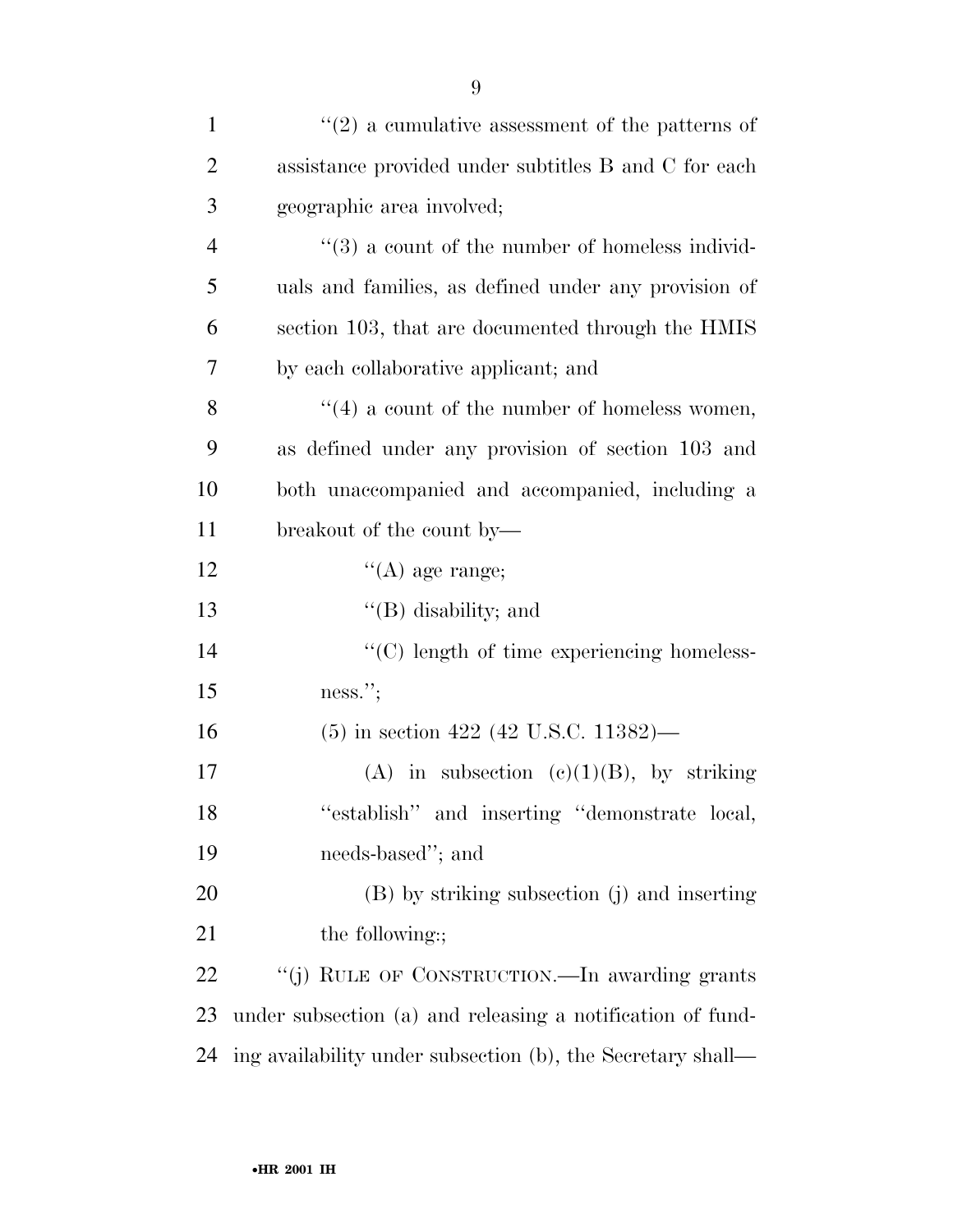| $\mathbf{1}$   | $\lq(1)$ without further action by the Department,             |
|----------------|----------------------------------------------------------------|
| $\overline{2}$ | ensure that any individual defined as 'homeless'               |
| 3              | under any provision of section 103 is eligible for any         |
| $\overline{4}$ | program or program component under this Act;                   |
| 5              | $\cdot\cdot\cdot(2)$ ensure that homeless populations proposed |
| 6              | to be served by the applicant, and proposed program            |
| 7              | components or housing or service models, are not               |
| 8              | awarded different priority, points, or weight; and             |
| 9              | $(3)$ ensure that scoring is based primarily on                |
| 10             | the extent to which the applicant demonstrates that            |
| 11             | the project and program components—                            |
| 12             | $\lq\lq$ would meet the priorities identified in               |
| 13             | the plan submitted under section $427(b)(1)(B)$ ;              |
| 14             | and                                                            |
| 15             | $\lq\lq (B)$ are cost-effective in meeting the over-           |
| 16             | all goals and objectives identified in that plan.";            |
| 17             | $(6)$ in section 424(d) (42 U.S.C. 11384(d)), by               |
| 18             | striking paragraph (5);                                        |
| 19             | (7) in section 425(c) (42 U.S.C. 11385(c)), by                 |
| 20             | striking "and $(G)$ providing" and inserting " $(G)$ pro-      |
| 21             | viding transportation to employment, early care and            |
| 22             | education programs, career and technical education             |
| 23             | programs, and health and mental health care serv-              |
| 24             | ices, and (H) providing";                                      |
| 25             | $(8)$ in section 426(b) (42 U.S.C. 11386(b))—                  |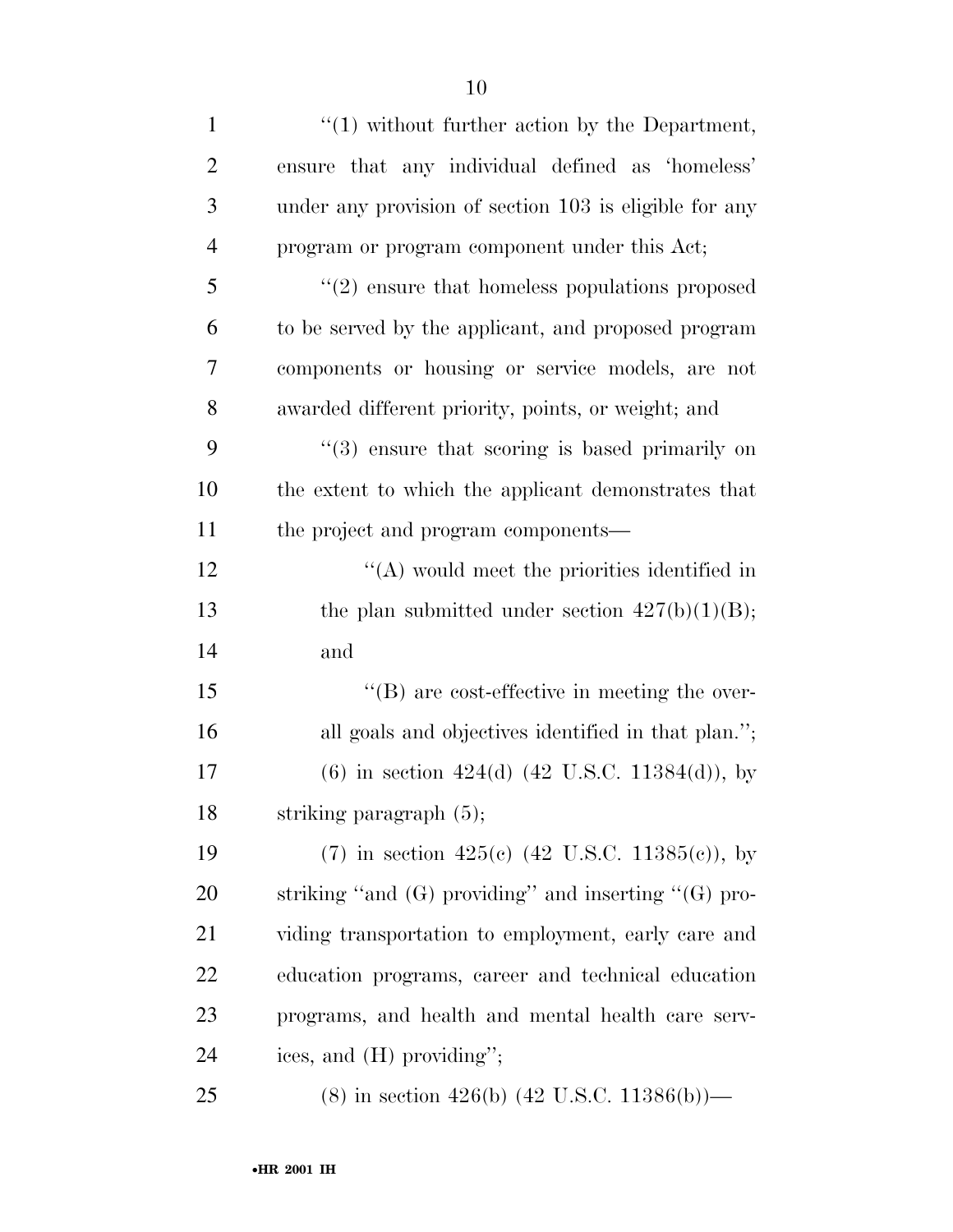| $\mathbf{1}$   | $(A)$ in paragraph $(4)$ , by amending sub-     |
|----------------|-------------------------------------------------|
| $\overline{2}$ | paragraph $(D)$ to read as follows:             |
| 3              | $\lq\lq$ (D) in the case of programs providing  |
| $\overline{4}$ | housing or services to families or youth, they  |
| 5              | will designate a staff person to be responsible |
| 6              | for ensuring that children and youth being      |
| 7              | served in the program are—                      |
| 8              | "(i) enrolled in school and connected           |
| 9              | to appropriate services in the community,       |
| 10             | including Head Start, part C of the Indi-       |
| 11             | viduals with Disabilities Act, programs au-     |
| 12             | thorized under the Child Care and Devel-        |
| 13             | opment Block Grant Act of 1990, career          |
| 14             | and technical education, and services pro-      |
| 15             | vided by local educational agency liaisons      |
| 16             | designated under subtitle B of title VII of     |
| 17             | this Act; and                                   |
| 18             | "(ii) in the case of an unaccompanied           |
| 19             | youth, as defined in section 725, informed      |
| 20             | of their status as an independent student       |
| 21             | under section 480 of the Higher Education       |
| 22             | Act of 1965 (20 U.S.C. 1087vv) and re-          |
| 23             | ceive verification of such status for pur-      |
| 24             | poses of the Free Application for Federal       |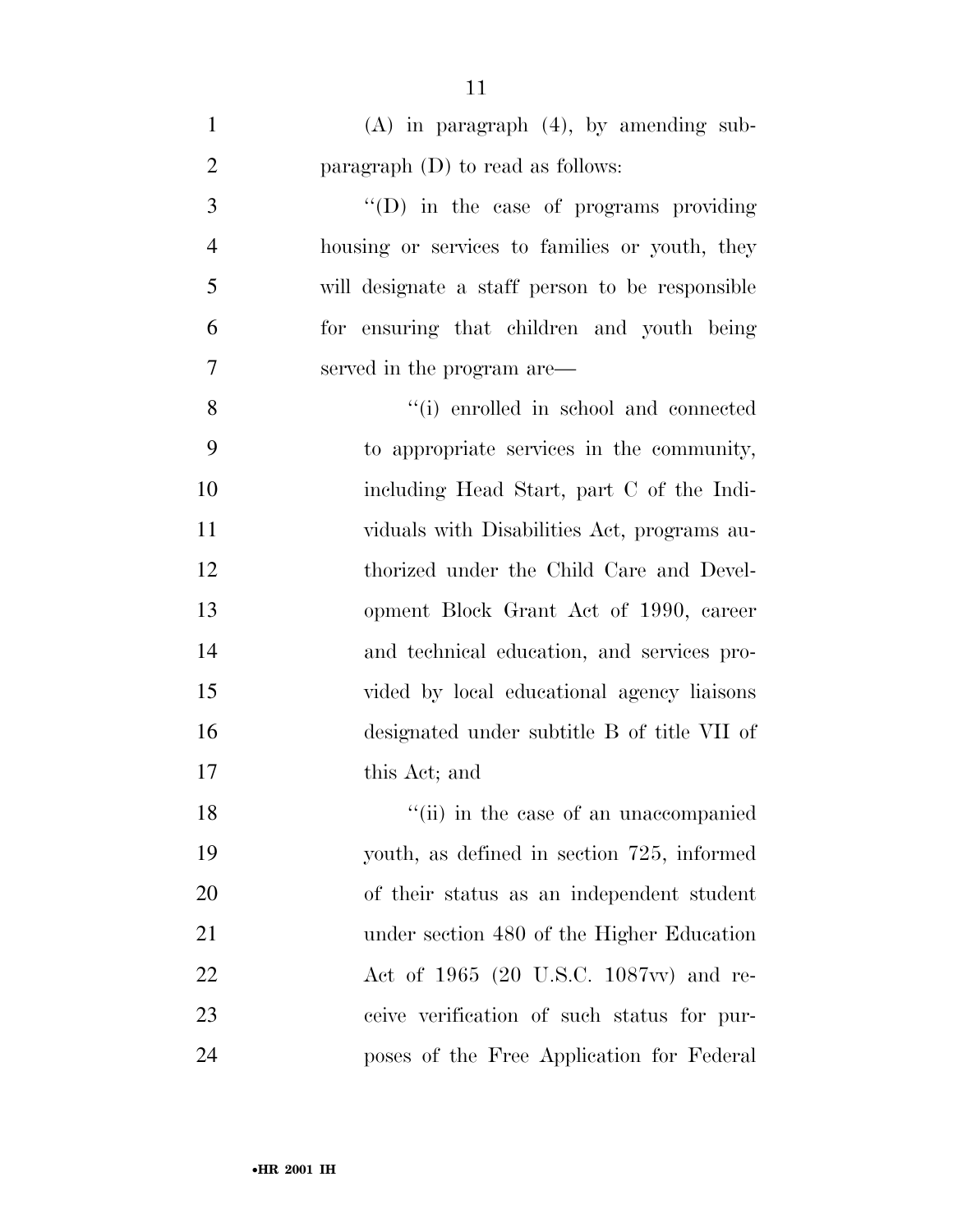| $\mathbf{1}$   | Student Aid described in section 483 of          |
|----------------|--------------------------------------------------|
| $\overline{2}$ | such Act (20 U.S.C. 1090); and";                 |
| 3              | $(B)$ in paragraph $(6)$ , by inserting "the ac- |
| $\overline{4}$ | tual compliance with the certifications required |
| 5              | under paragraph (4) and" after "Secretary";      |
| 6              | and                                              |
| $\overline{7}$ | $(C)$ in paragraph $(7)$ —                       |
| 8              | (i) by inserting "and youth" after               |
| 9              | "needs of children";                             |
| 10             | (ii) by inserting "or unaccompanied              |
| 11             | youth" after "when families";                    |
| 12             | (iii) by inserting "and unaccompanied"           |
| 13             | youth" after "with children"; and                |
| 14             | (iv) by striking "such children's" and           |
| 15             | inserting "such children and youth's";           |
| 16             | (9) in section 427(b) (42 U.S.C. 11386a(b))—     |
| 17             | $(A)$ in paragraph $(1)$ —                       |
| 18             | (i) in subparagraph $(A)$ —                      |
| 19             | (I) in clause (vi), by adding                    |
| 20             | "and" at the end;                                |
| 21             | (II) in clause (vii), by striking                |
| 22             | "and" at the end; and                            |
| 23             | (III) by striking clause (viii);                 |
| 24             | (ii) in subparagraph $(B)$ —                     |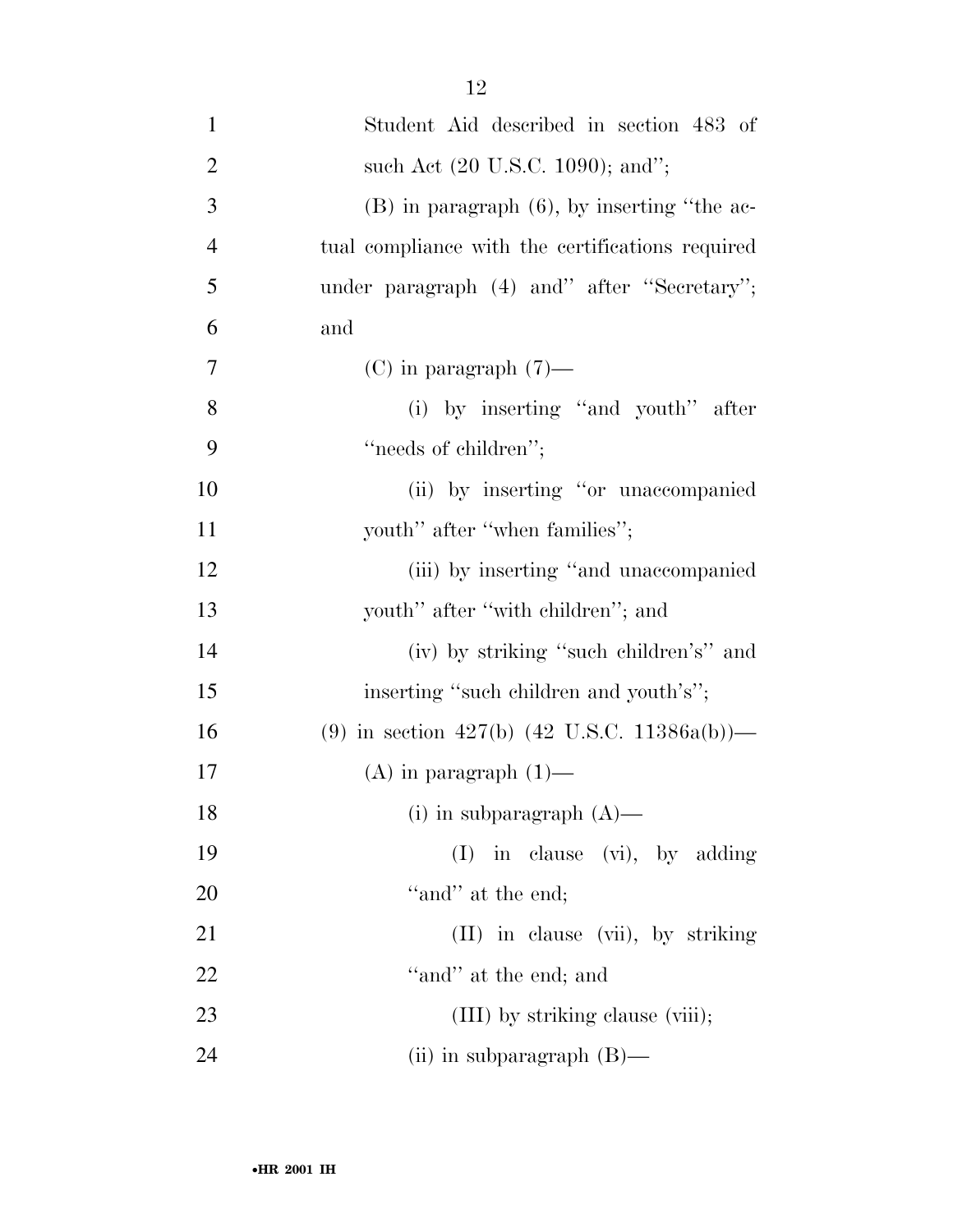(I) by amending clause (iii) to 2 read as follows:

 $\frac{1}{1}$  ''(iii) how the recipient will collaborate with local educational agencies, early care and education programs, and institutions of higher education to assist in the identi- fication of and services to youth and fami- lies who become or remain homeless, in- cluding the steps the recipient will take to inform youth and families of their eligi-11 bility for services under part B of subtitle 12 VII of this Act, the Head Start Act (42) U.S.C. 9831 et seq.), the Child Care and Development Block Grant Act of 1990 (42 U.S.C. 9858 et seq.), and the Higher Edu- cation Act of 1965 (20 U.S.C. 1001 et seq.);''; and 18 (II) by striking clause (v) and in- serting the following:  $"(*v*)$  how the recipient will ensure the full implementation of the certifications and agreements described in paragraphs 23 (4)(D) and (7) of section  $426(b)$ ;"; 24 (iii) in subparagraph  $(C)(i)$ , by insert-ing ''and appropriate'' after ''rapid''; and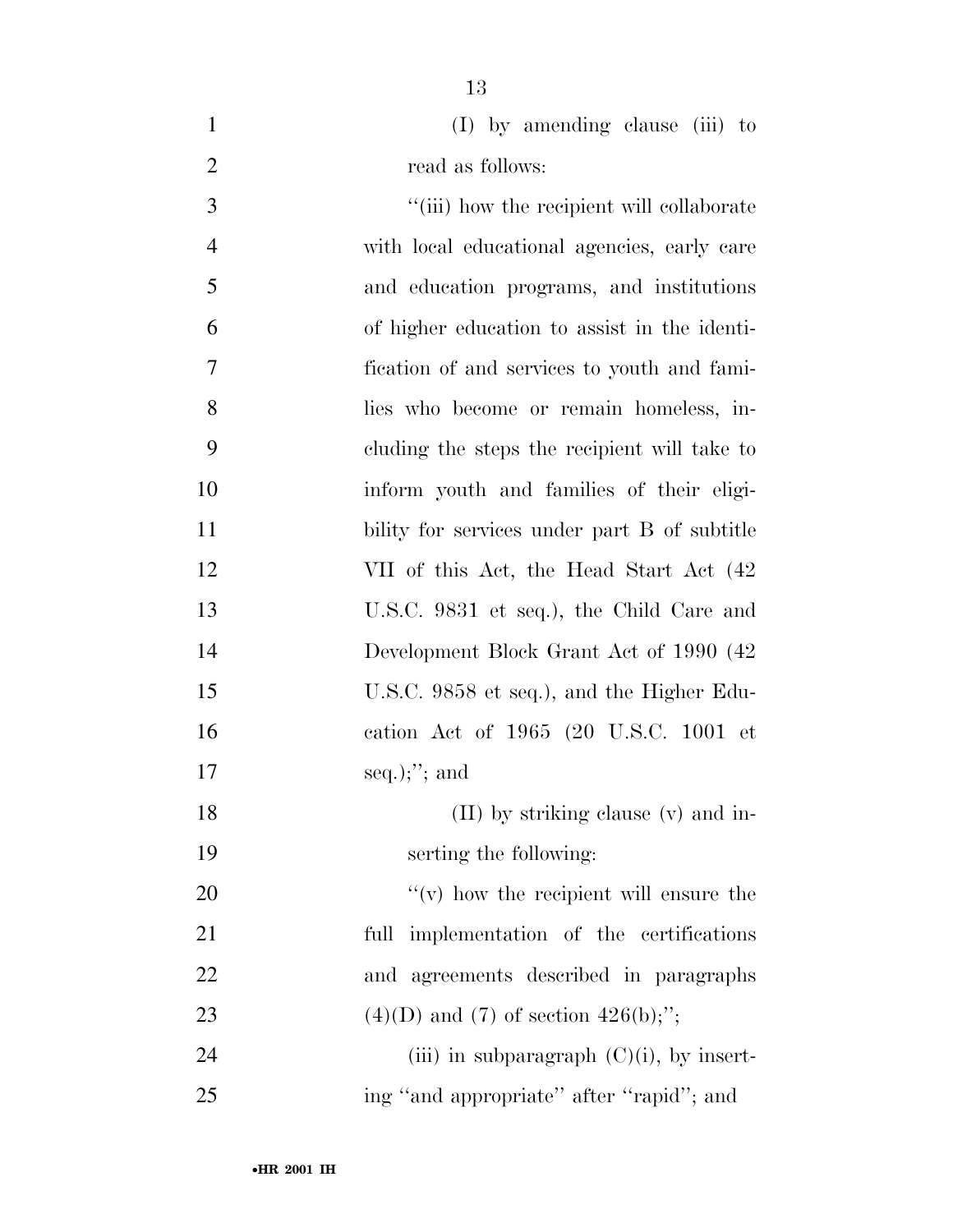(iv) by striking subparagraphs (F) 2 and (G) and inserting the following: ''(F) for communities that establish and operate a centralized or coordinated assessment system, the extent to which that system— ''(i) ensures that individuals who are most in need of assistance receive it in a timely manner; 9 ''(ii) in assessing need under clause (i), uses separate, specific, age-appropriate criteria for assessing the safety and needs of children under 5 years of age, school- age children, unaccompanied youth and young adults between 14 and 24 years of age, and families that are unrelated to the criteria through which an individual quali- fies as 'homeless' under section 103; 18 ''(iii) is accessible to unaccompanied youth and homeless families;  $\frac{1}{\sqrt{2}}$  (iv) diverts individuals to safe, sta- ble, age-appropriate accommodations; and  $\mathcal{L}(v)$  includes affordable housing devel- opers, youth service providers, early child- hood programs, local educational agencies, and mental health organizations; and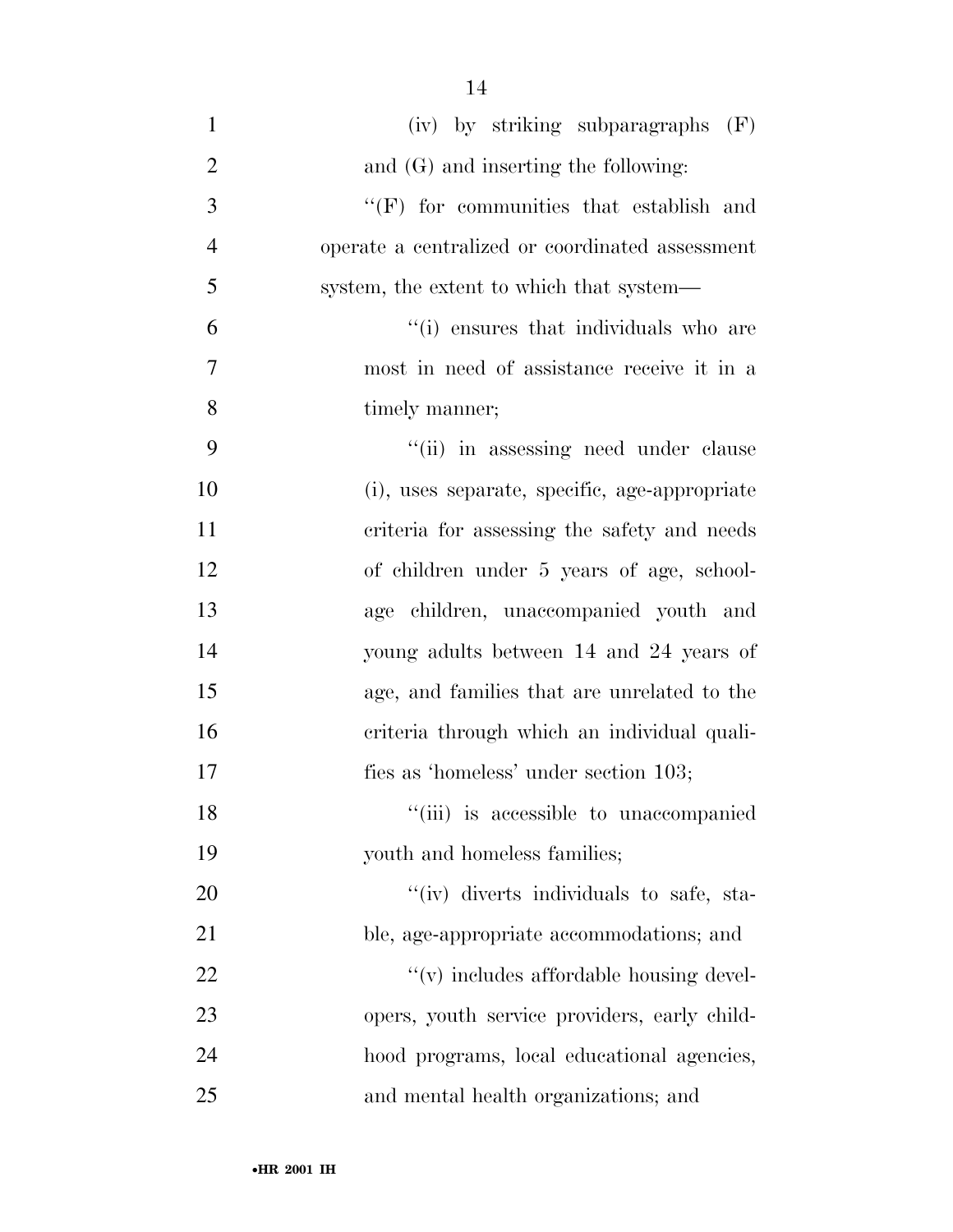| $\mathbf{1}$   | $\lq\lq(G)$ such other factors as the Secretary      |
|----------------|------------------------------------------------------|
| $\overline{2}$ | determines to be appropriate to carry out this       |
| 3              | subtitle in an effective and efficient manner, ex-   |
| $\overline{4}$ | cept that such factors may not have the effect       |
| 5              | of prioritizing or weighting, unless justified by    |
| 6              | local data or information contained in a plan        |
| 7              | submitted under subparagraph $(B)$ —                 |
| 8              | $\lq\lq$ (i) any service with respect to a spe-      |
| 9              | cific subpopulation of homeless individuals          |
| 10             | over another; or                                     |
| 11             | "(ii) any program component or hous-                 |
| 12             | ing or service model over another."; and             |
| 13             | $(B)$ by amending paragraph $(3)$ to read as         |
| 14             | follows:                                             |
| 15             | "(3) HOMELESSNESS COUNTS.—The Secretary              |
| 16             | shall require that communities that conduct an an-   |
| 17             | nual count of homeless people shall count all home-  |
| 18             | less individuals identified and reported by any pro- |
| 19             | gram funded under any provision of this Act or any   |
| 20             | other Federal statute (as such term is defined in    |
| 21             | section 401 (42 U.S.C. 11360)).";                    |
| 22             | $(10)$ in section 428 (42 U.S.C. 11386b)—            |
| 23             | (A) in subsection $(a)(1)$ —                         |
| 24             | (i) by striking "disabilities and" and               |
| 25             | inserting "disabilities,"; and                       |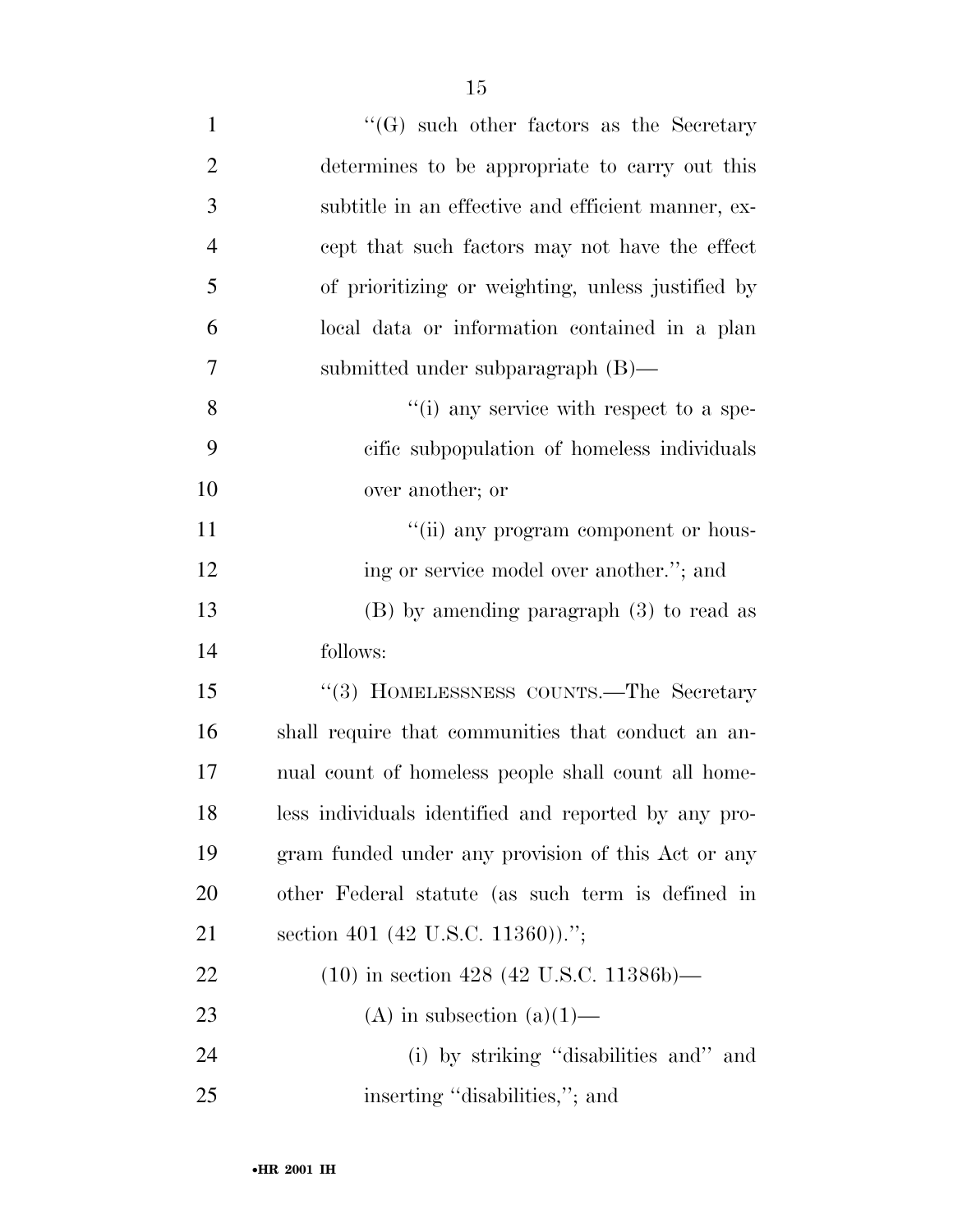| $\mathbf{1}$   | (ii) by inserting ", and homeless fami-                 |
|----------------|---------------------------------------------------------|
| $\overline{2}$ | lies where a child has a disability" before             |
| 3              | the period at the end;                                  |
| $\overline{4}$ | $(B)$ in subsection $(d)$ —                             |
| 5              | $(i)$ in paragraph $(1)$ , by inserting                 |
| 6              | "promoting" before "independent"; and                   |
| 7              | (ii) by striking paragraphs $(2)$ and $(3)$             |
| 8              | and inserting the following:                            |
| 9              | "(2) PROHIBITION.—The Secretary shall not               |
| 10             | provide bonuses or other incentives under paragraph     |
| 11             | (1) that have the effect of prioritizing or weighting,  |
| 12             | unless justified by local data or information con-      |
| 13             | tained in a plan submitted under section                |
| 14             | $427(b)(1)(B)$ —                                        |
| 15             | $\lq\lq$ any service with respect to a specific         |
| 16             | subpopulation of homeless individuals over an-          |
| 17             | other; or                                               |
| 18             | "(B) any program component or housing                   |
| 19             | or service model over another.                          |
| 20             | "(3) RULE OF CONSTRUCTION.—For purposes                 |
| 21             | of this subsection, activities that have been proven to |
| 22             | be effective at reducing homelessness generally or re-  |
| 23             | ducing homelessness for a specific subpopulation in-    |
| 24             | clude any activity determined by the Secretary, after   |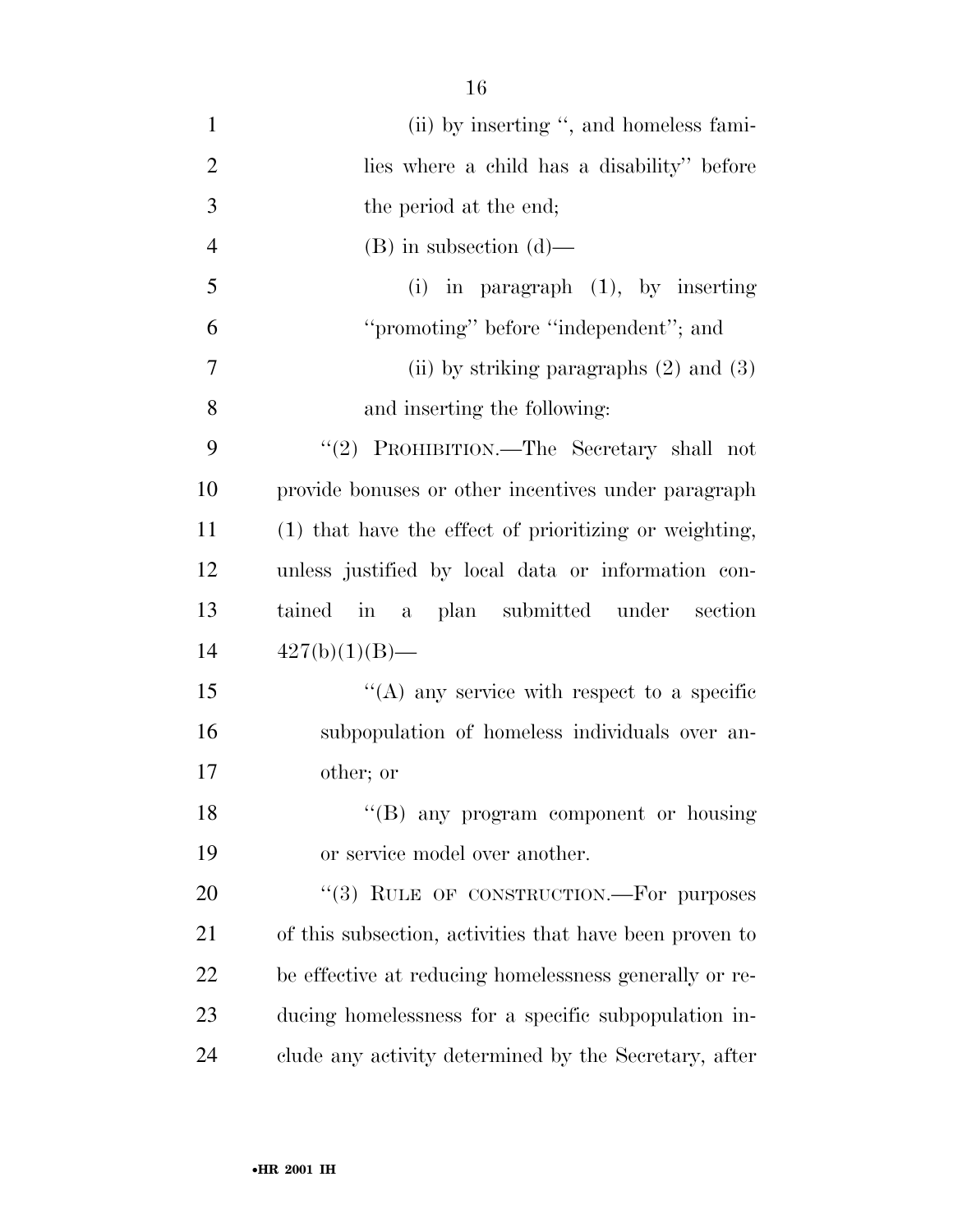| $\mathbf{1}$   | providing notice and an opportunity for public com-   |
|----------------|-------------------------------------------------------|
| $\overline{2}$ | ment, to have been proven effective at—               |
| 3              | $\lq\lq$ reducing homelessness generally;             |
| $\overline{4}$ | $\lq\lq(B)$ reducing homelessness for a specific      |
| 5              | subpopulation;                                        |
| 6              | $\lq\lq$ reducing homelessness in a commu-            |
| 7              | nity for populations overrepresented in any           |
| 8              | counts conducted in that community under sec-         |
| 9              | tion $427(b)(3)$ ; or                                 |
| 10             | $\lq\lq$ achieving homeless prevention, reduc-        |
| 11             | ing recidivism, and promoting self-sufficiency        |
| 12             | and independent living.                               |
| 13             | "(4) ENCOURAGING LOCAL SUCCESS AND INNO-              |
| 14             | VATION.—In providing bonuses or incentives under      |
| 15             | paragraph (1), the Secretary shall seek to encourage  |
| 16             | the implementation of proven strategies and innova-   |
| 17             | tion in reducing homelessness among the local pri-    |
| 18             | ority populations identified in the plan submitted by |
| 19             | an applicant under section $427(b)(1)(B)$ . The Sec-  |
| 20             | retary shall not implement bonuses or incentives      |
| 21             | that promote a national priority established by the   |
| 22             | Secretary."; and                                      |
| 23             | $(C)$ by striking subsection (e); and                 |
| 24             | $(11)$ by amending section 434 $(42 \text{ U.S.C.})$  |
| 25             | $(11388)$ to read as follows:                         |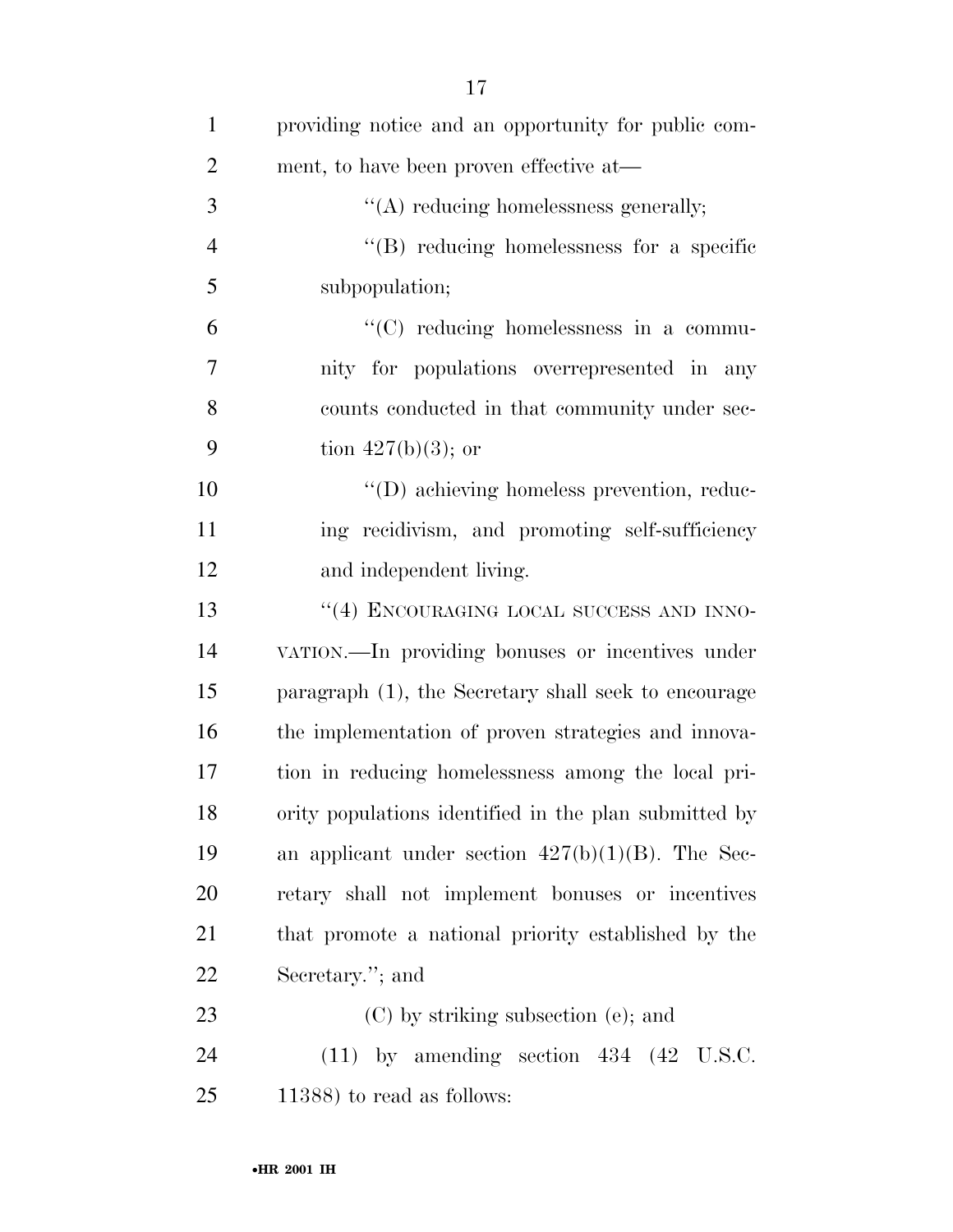| 1              | "SEC. 434. REPORTS TO CONGRESS.                            |
|----------------|------------------------------------------------------------|
| 2              | "(a) In GENERAL.—The Secretary shall submit to             |
| 3              | Congress an annual report, which shall—                    |
| $\overline{4}$ | $\cdot$ (1) summarize the activities carried out under     |
| 5              | this subtitle and set forth the findings, conclusions,     |
| 6              | and recommendations of the Secretary as a result of        |
| 7              | the activities;                                            |
| 8              | $\lq(2)$ include, for the year preceding the date on       |
| 9              | which the report is submitted—                             |
| 10             | "(A) data required to be made publically                   |
| 11             | available in the report under section 409;                 |
| 12             | "(B) data on programs funded under any                     |
| 13             | other Federal statute; and                                 |
| 14             | $\lq(3)$ provide information on—                           |
| 15             | $\lq\lq$ the extent to which the data collected            |
| 16             | under section $427(b)(3)$ may be duplicative; and          |
| 17             | $\lq\lq$ (B) the policies and practices employed to        |
| 18             | account for such duplication, where applicable,            |
| 19             | to ensure an accurate point-in-time count.                 |
| 20             | "(b) TIMING.—A report under subsection (a) shall be        |
| 21             | submitted not later than 4 months after the end of each    |
| 22             | fiscal year.".                                             |
| 23             | (b) TECHNICAL AND CONFORMING AMENDMENT.                    |
| 24             | The table of contents in section $101(b)$ of the McKinney- |
| 25             | Vento Homeless Assistance Act (42 U.S.C. 11301 note)       |